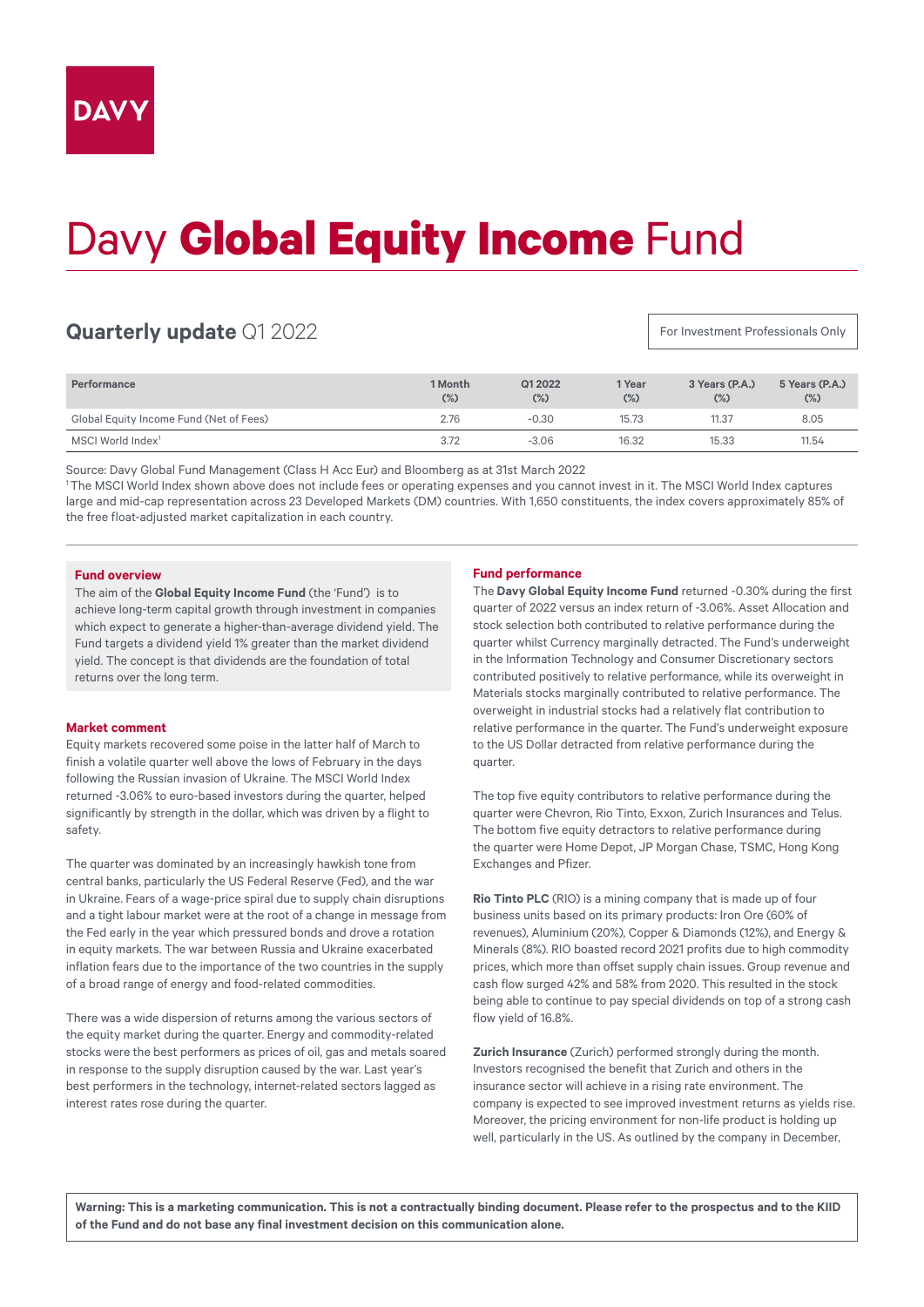reserves development continues to improve for the company, reducing the potential for future volatility of earnings and share price.

**Home Depot Inc.** (HD) is the world's largest home improvement retailer, with c. 2,200 stores in the US, Canada and Mexico. It offers an assortment of building materials, home improvement products, lawn and garden products, and decor products, as well as home improvement installation services, tool and equipment rental. Our view is that it is a high-quality stock which scores well on sustainability measures. A typical store is interconnected with its e-commerce business. This integrated business model is expected to insulate the retailer from online competition. HD's latest results were in line with expectations, but management's outlook for 2022 was viewed as being too conservative and the stock weakened somewhat during the quarter after a very strong performance in 2021.

**Taiwan Semiconductor Manufacturing Co.** (TSMC) is one of the world's largest semi-conductor foundries with an excellent sustainability record. TSMC is firmly positioned as the key enabler of the new computing revolution in the semiconductor industry, with multiple architectures, chip platforms and design teams competing to push computing and AI innovation. After a strong 2020, where the stock re-rated sharply, and further strength in 2021, the stock weakened in the first quarter. The company's earnings guidance for this year beat lofty market expectations on revenue, growth and capex. This should position TSMC for strong growth into the next few years, ultimately allowing the company to outgrow the Foundry industry significantly in 2022 and beyond.

#### **Sample Portfolio transactions**

During the quarter we added engine manufacturer and distributor, Cummins, to the portfolio. The company score well on our quality metrics, has an excellent record of cash generation and dividend payments and is an industry pioneer in clean tech and sustainability. We funded the purchase through a sale of Exxon. Exxon's share price has recovered strongly over the past 18 months and the dividend yield premium to the market has largely corrected.

#### **The QQE perspective**

The change in tone within the equity market at the start of the year was very much on the side of continued economic expansion and rising rates. The war in Ukraine has cast a shadow on growth prospects, particularly within Europe, and exacerbated what is now seen as the "inflation problem". Our view is that avoiding deflation was the aim of the zero interest rates and quantitative easing policies of past two years.

Our quality model guides stock selection within our equity portfolios. It assigns a quality rank to each stock in a broad universe based on four pillars of Profitability, Persistence, Protection and People. In the first quarter, the People pillar, which rates companies based on capital allocation, was the best performing of the four pillars. In the past, such outperformance has reflected investor confidence in the economic cycle. This is an important support to markets as we enter another quarterly earnings season during which company managements face heightened risks. Against this uncertain background, we are confident that our quality framework will stand our clients in good stead.

| <b>Calendar Year Performance</b>              | $2021$ (%) | 2020 (%) | 2019 (%) | 2018 (%) | 2017 (%) |
|-----------------------------------------------|------------|----------|----------|----------|----------|
| Global Equity Income Fund (Net of fees) (EUR) | 27.5       | $-4.2$   | 27.4     | $-4.4$   | 0.9      |
| MSCI World Index (EUR)                        | 31.1       | 6.3      | 30.0     | $-4.1$   | 7.5      |
| Chevron Corp                                  | 46.3       | $-26.0$  | 15.3     | $-9.8$   | 10.6     |
| Rio Tinto Plc                                 | 0.6        | 30.6     | 35.4     | 0.3      | 31.5     |
| Exxon Mobil Corp                              | 57.6       | $-36.2$  | 7.3      | $-15.1$  | $-3.8$   |
| Zurich Insurances Group AG                    | 12.8       | 0.3      | 43.6     | 4.8      | 12.5     |
| Telus Corp                                    | 23.6       | 5.2      | 16.3     | $-0.6$   | 16.3     |
| Home Depot                                    | 59.5       | 24.5     | 30.5     | $-7.3$   | 44.6     |
| Hong Kong Exchanges                           | 9.3        | 71.6     | 14.6     | $-2.9$   | 33.9     |
| JP Morgan Chase & Co                          | 27.7       | $-5.5$   | 47.3     | $-6.6$   | 26.7     |
| Pfizer Inc                                    | 66.7       | 3.2      | $-6.9$   | 24.8     | 15.9     |
| Taiwan Semiconductor Manufacturer             | 12.1       | 92.7     | 64.8     | $-3.6$   | 42.3     |

Source: Davy Global Fund Management (Class H Acc in EUR) and Bloomberg as at 31<sup>st</sup> December 2021. Performance quoted in local currency unless otherwise stated

**Warning: Past performance is not a reliable guide to future performance. The value of the investment can reduce as well as increase and, therefore, the return on the investment will also be variable. Changes in exchange rates may have an adverse effect on the value price or income of the product.**